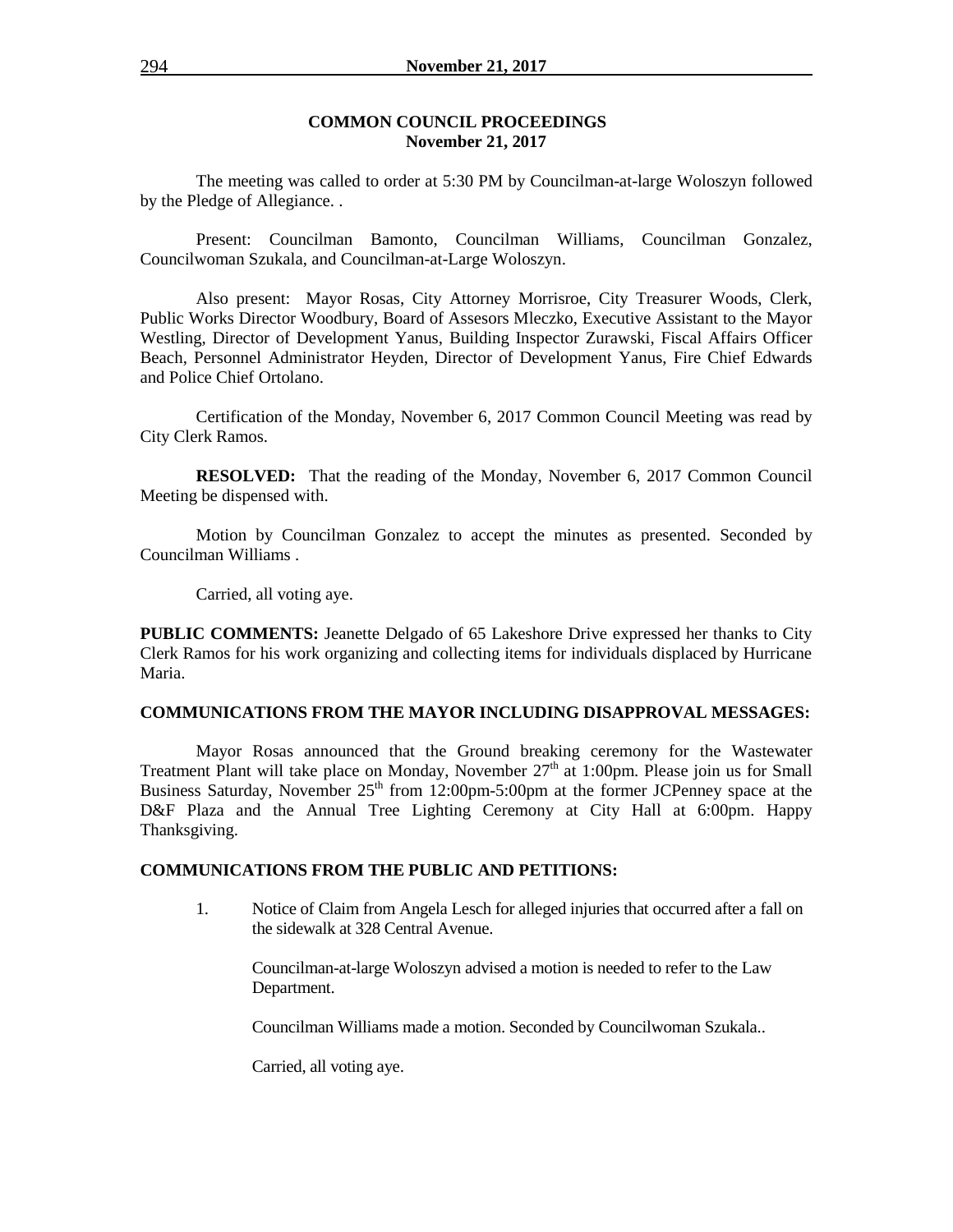2. Notice from Fire Chief Edwards stating that he was informed by the Presidents of Citizens Hose #2 and Daniel F. Anson Hose Co. #3 that their respective fire companies have disbanded and requested that all members be removed from the active City fire roll.

Received and Filed.

### **REPORTS OF STANDING COMMITTEES, BOARDS AND COMMISSIONS:**

Councilman Williams asked DPW Director Woodbury for an update on the Cedar Street turn around and leaf pick up. Also inquired to City Treasurer Woods for an update on credit card machine installation.

DPW Director Woodbury stated that is part of a plan that Development is working on, we do not have a definite date for completion at this time. Leaf pick up will continue until all leaves have been picked up throughout the City. Have a Happy and Safe Thanksgiving.

City Treasurer Woods stated that the credit card machine installation is in the process, we are going to be looking at other options to see what best fits the City's needs.

Councilman Bamonto stated there will be a personnel meeting tomorrow at 3:00pm and its open to the public and also inquired to City Clerk Ramos about what the hours of collection are for donations for the individuals displaced by Hurricane Maria. I would like to wish everyone a Happy and Safe Thanksgiving.

Clerk Ramos stated that the donation site is open 12:00pm-2:00pm.

Councilman Gonzalez stated there was an excellent Economic Development meeting today; a lot of issues were addressed. There was an excellent presentation from the Adams Art Gallery and Plus Farms that was very interesting what they had to present for the City and thank you to all of those who were present also, Wright Park and Point Gratiot are all moving forward at a nice speed. Please come out for business Saturday at JCPenney plaza and be here for the tree lighting on Saturday. I wish everybody a wonderful Thanksgiving. He also inquired to DPW Director Woodbury when the snow fence would be going up at the park.

DPW Director Woodbury stated that the snow fencing will go up once the leaves have been cleaned up.

Councilwoman Szukala inquired about the recent activity at the High School and Middle Schools, parents and staff have asked that we move forward with a SRO. Do we have any plans to work with the school to make that happen, although I understand that is not something on our end that is the issue and do we have plans to make that happen again. Is there any discussion or plans about Hose 4 grounds not being maintained by the Hose 4 group? Councilwoman Szukala inquired to DPW Director Woodbury how long leaf pick up would continue.

Mayor Rosas responded that the Superintendent has reached out to both myself and Chief Edwards. We have had several meetings and discussions over the past year on this issue. We are working together with the Superintendent on a plan. Additionally, we are working on a plan with them regarding Hose 4 grounds.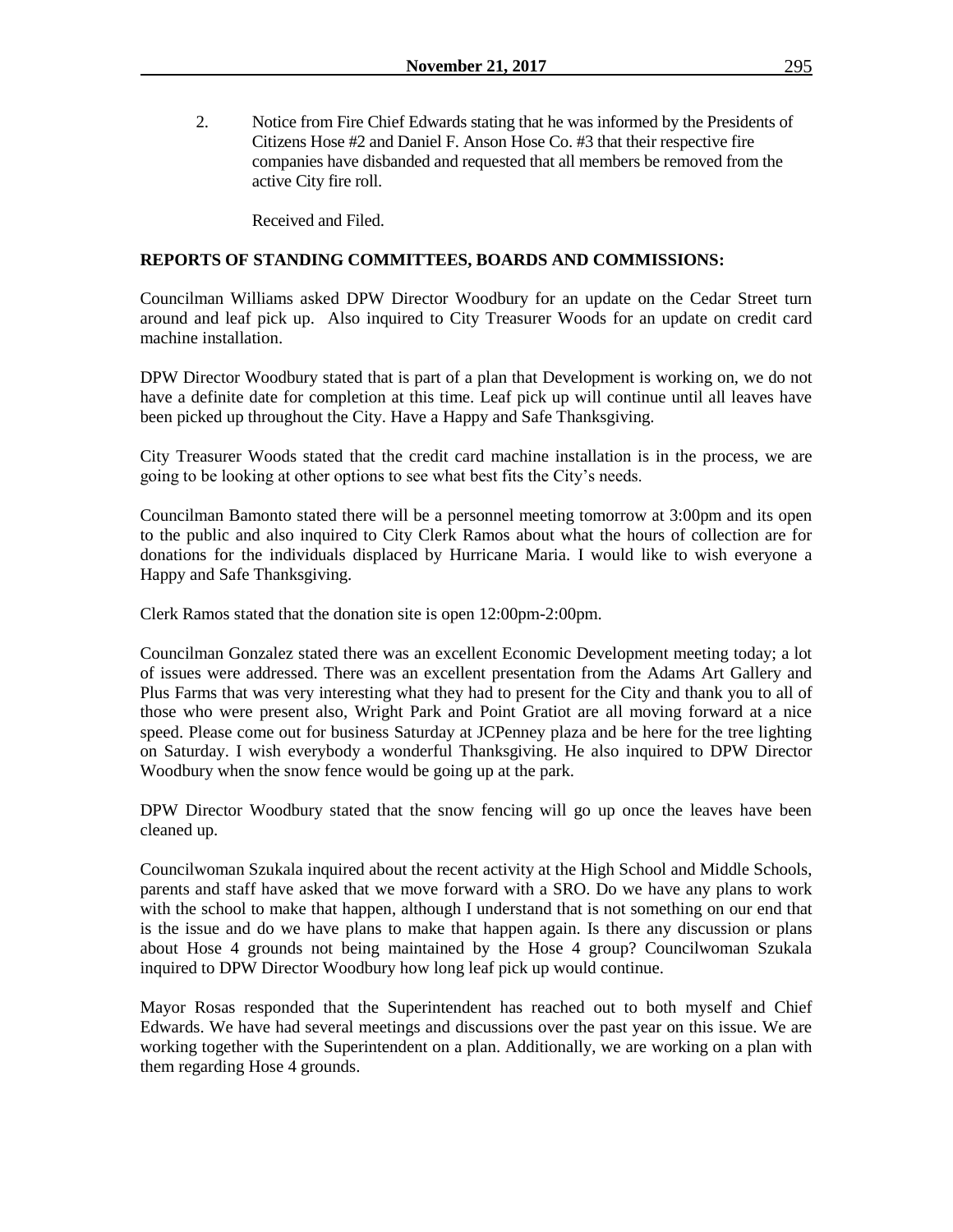DPW Director Woodbury stated that leaf pick up will continue until all leaves have been picked up throughout the City.

Councilman-at-large Woloszyn stated that he would like to wish everyone a Happy and Safe Thanksgiving. **UNFINISHED BUSINESS:**

### **RESOLUTION #103-2017 OCTOBER 17, 2017**

## **BY: ENTIRE COUNSEL**

# **CONSENT TO A TEMPORARY APPOINTMENT OF PART-TIME FISCAL AFFAIRS CONSULTANT**

**WHEREAS, Section 2-3.01, Paragraph #4 of the City Code provides that the powers and duties of the Mayor shall include the appointment of employees; and**

**WHEREAS, pursuant to Section 2-3.01, Mayor Wilfred Rosas has appointed Ms. Christine Pinkoski as a temporary employee for the purposes of providing training and support to the newly appointed Fiscal Affairs Officer, and to attend various meetings regarding the City's Fiscal year 2018 Budget; and**

**WHEREAS, this appointment shall be deemed as a temporary appointment with hours and length of continued service to be pre-approved by the Mayor, and at his sole discretion; now therefore, be it**

**RESOLVED, that Ms. Christine Pinkoski, be confirmed as a temporary consultant for the City of Dunkirk, effective October 18th, 2017, at the rate of Fiftyfive (\$55.00) dollars per hour without benefits, with hours of work to be preapproved by the Mayor.**

Councilman-at-large Woloszyn advised he would need a motion to take this off the table. No action taken.

Remains TABLED.

DIES ON THE TABLE.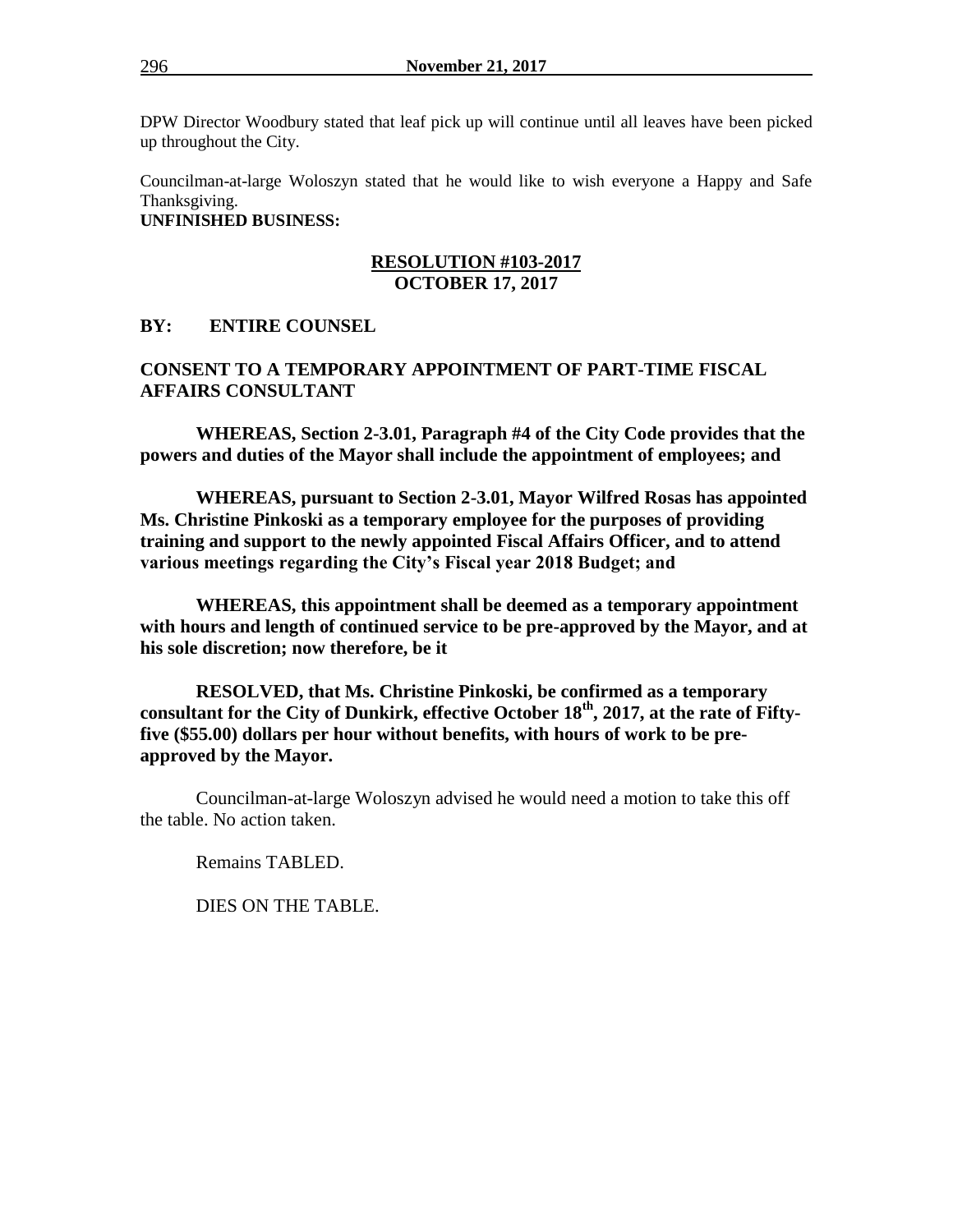**PRE-FILED RESOLUTIONS:**

## **RESOLUTION #111-2017 NOVEMBER 21, 2017**

### **BY: ENTIRE COUNCIL**

### **ADOPTION OF FY 2018 BUDGET – COUNCIL AMENDMENTS**

**WHEREAS,** Mayor Rosas submitted the proposed FY 2018 Budget to the Common Council on October 13, 2017, and was received and filed at the October 17, 2017 Common Council meeting; and

**WHEREAS,** the Common Council has undertaken a review of the proposed FY 2018 Budget and desires to make amendments to such Budget as herein below detailed; now therefore, be it

**RESOLVED,** that Mayor Rosas's proposed FY 2018 Budget, be amended as follows:

### **GENERAL FUND Appropriations**

| <b>Appropriations</b> |                                    |    |             |
|-----------------------|------------------------------------|----|-------------|
| 001-1325.4036         | <b>Fiscal Agents Fees</b>          |    | \$ (15,000) |
| 001-1620.4021         | Repairs & Maintenance-City Hall    |    | \$10,500    |
| 001-1900.1991         | <b>Capital Replacement Project</b> | S. | 4,500       |
| 001-7110.1010         | <b>Personal Service PT-Parks</b>   | S. | (8,000)     |
| 001-7110.2000         | Equipment-Parks                    | S  | 8,000       |
|                       |                                    |    |             |

### **WATER FUND**

| <b>Appropriations</b> |                                     |             |
|-----------------------|-------------------------------------|-------------|
| 002-1900.1991         | <b>Capital Replacement Projects</b> | \$33,000    |
| 002-8310.1000         | <b>Water Administration</b>         |             |
| (3,000)               |                                     |             |
| 002-8340.4150         | Rent/Lease                          | \$ (30,000) |

and it is further

**RESOLVED,** that Mayor Rosas's proposed FY 2018 Budget, as amended herein, hereby is and shall be adopted as the City of Dunkirk Fiscal Year 2018 Budget.

| <b>Totals by Fund:</b> | <b>Revenues</b> | <b>Expenditures</b> |
|------------------------|-----------------|---------------------|
| General                | \$14,805,628    | \$14,805,628        |
| Water                  | \$3,547,788     | \$3,547,788         |
| Waste Water Treatment  | \$3,862,736     | \$3,862,736         |

Carried, all voting aye.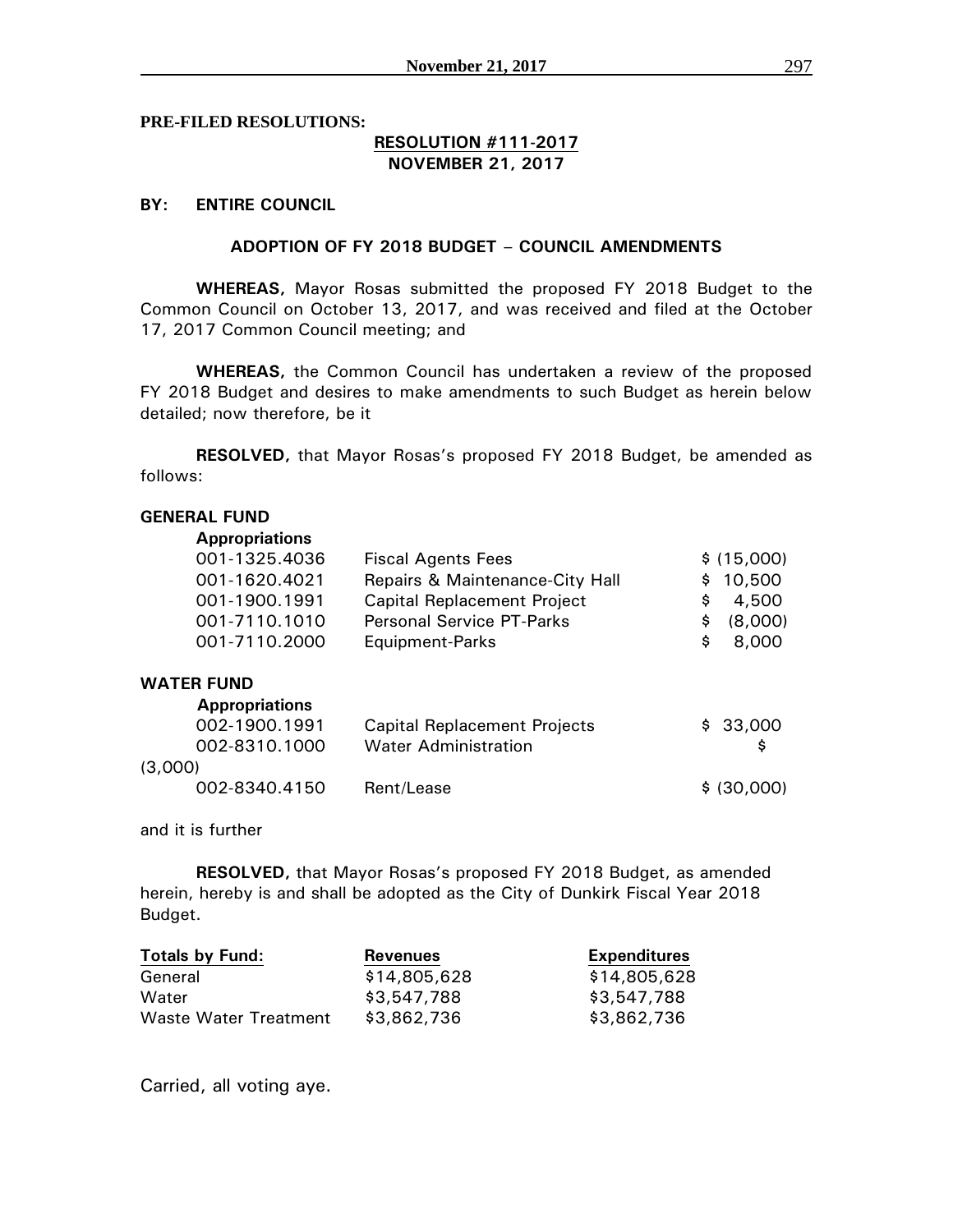# **RESOLUTION #112-2017 NOVEMBER 21, 2017**

# **BY: ENTIRE COUNCIL**

# **APPROVE FY 2018 APPROPRIATIONS**

**WHEREAS,** the Common Council of Dunkirk, has, by resolution, adopted a budget for Fiscal Year 2018; now, therefore, be it

**RESOLVED**, that the specified amounts as amended by Res. #111-2017, in the General Fund, Water Treatment and Wastewater Budgets be approved for expenditure for such items, effective January 1, 2018.

Carried, all voting aye.

## **RESOLUTION #113-2017 NOVEMBER 21, 2017**

# **BY: ENTIRE COUNCIL**

# **AUTHORIZING WARRANT FOR FY 2018 BUDGET APPROVAL**

**WHEREAS**, the FY 2018 Budget for the City of Dunkirk, New York has been adopted by resolution and funds have been appropriated for expenditure, now, therefore, be it

**RESOLVED,** that the attached warrant be delivered to the City Treasurer and a tax levy of **\$4,870,287** be established at a rate of **\$17.247488** per \$1,000 of assessed valuation based upon the total City assessed valuation of **\$282,376,604.**

Carried, all voting aye.

**New Business:** None

### **ADJOURNMENT:**